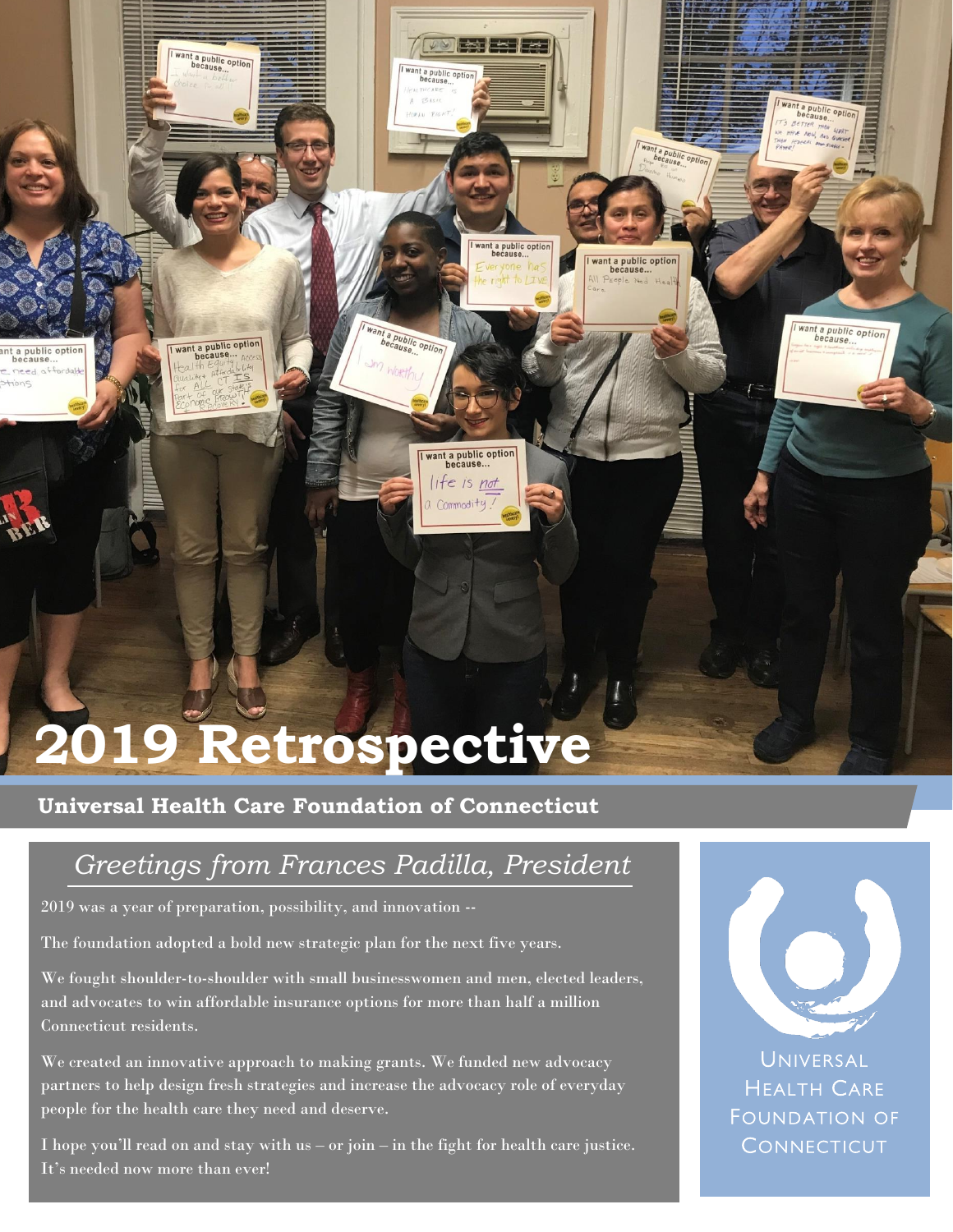#### *The 2019 Legislative Fight for More Affordable Coverage and Access to Care was Intense*

Lots of bad news but a few pieces of great news so let's start the legislative summary there. Medicaid eligibility was restored for 4,000 parents or caregivers who had lost coverage two years before. This makes a big difference for those who need to stay healthy for their children and other family members.

In more good news, a mental health parity bill passed as did language codifying certification requirements for community health workers. These two wins mean a lot for people who seek behavioral health services and help strengthen connections between residents and care providers.

The session started with four bills for a "public option," aka affordable insurance for people who own or work for small businesses --that's about half a million people in Connecticut. It ended with one bill and, despite strong collaboration among small businesses, elected champions, the Interfaith Fellowship for Universal Health Care and Protect Our Care CT, the oppositional forces of the insurance industry killed it. Down but not dead. A fight for another day.

Prescription drug costs were hotly contested in 2019, but not a single bill passed. Swarms of pharma lobbyists prevailed. Do you sense a theme here?

To end on a positive note, we worked in solidarity with our allies for paid family medical leave and to increase the minimum wage to \$15 an hour. Both bills passed, making life a little better for working people in our state.

## "We worked in solidarity with our allies."

### "There is a power disconnect in many civic engagement efforts."

#### *Grants to Engage New Voices in Health Advocacy*

In 2019, the foundation awarded and paid out \$60,000 in grants.

One of the goals of our strategic plan is to support organizations and strategic alliances that amplify the voices of everyday people and engage marginalized communities in advocacy on the health care issues that impact them most. We use grants to build a diverse, vibrant and strong field of advocates for meaningful change. In 2019, we funded a group of organizations to help design a funding strategy in 2020. It will strengthen grassroots advocacy and activism on health care over the next several years.

We're excited to work with:

- Bridgeport Generation Now
- Connecticut Roundtable on Climate and Jobs
- Connecticut Students for a Dream
- Katal Center for Health, Equity and Justice
- Minority Inclusion Project
- Naugatuck Valley Project
- Full Citizen's Coalition to Unlock the Vote

Each of these organizations received a \$5,000 grant. They will work with us in a process facilitated by Everyday Democracy, a national nonprofit based in Connecticut that supports organizing by helping people create the spaces and build skills to air difficult topics and address them effectively over the long term. With a \$25,000 grant from the foundation, Everyday Democracy will also develop a health care "Dialogue for Change" toolkit for use in communities.

Stay tuned to learn more about this innovative approach to strategic grantmaking!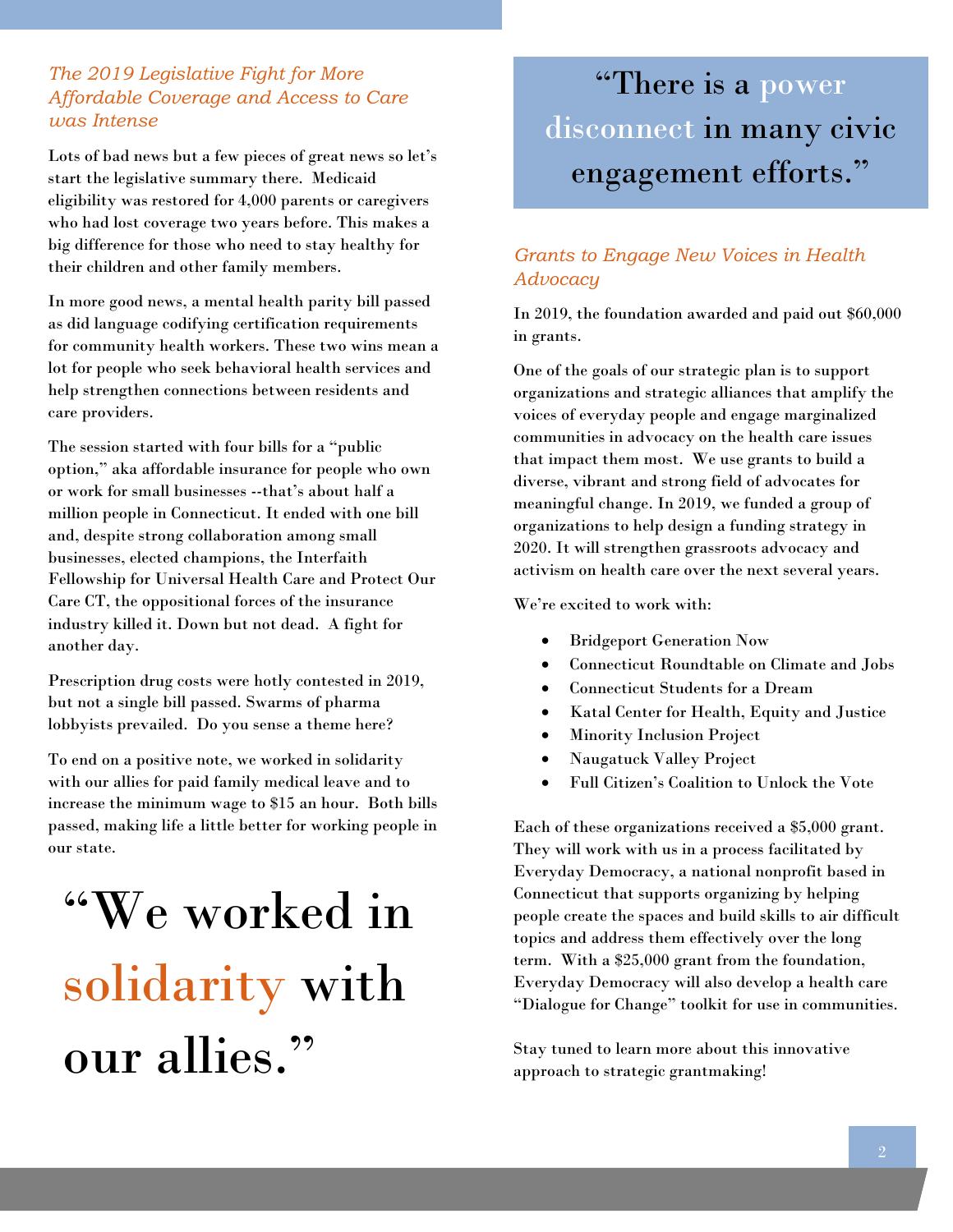

#### *Partner Spotlight: Connecticut Office of Health Strategy (OHS)*

For years, Universal Health Care has been advocating for state government to take measures that make health care prices more affordable to average Connecticut consumers. In 2019, we joined forces with the Connecticut Office of Health Strategy, the Office of the State Comptroller (OSC) and the Connecticut Health Foundation to develop the first "Health Care Affordability Modeling Tool" in the nation. A \$30,000 grant Universal Health Care awarded in late 2018 supports the stakeholder input process.

The tool will help decisionmakers and advocates assess how different health care policies impact residents' ability to manage their health care premiums, deductibles and co-pays without sacrificing other basic needs or falling into debilitating debt. A calculator considers factors including health risk status, family composition, income and geography.

OHS and OSC are working on this innovative policy tool with the University of Washington and the Analytics Information Management System (AIMS) group at the University of Connecticut. The tool is expected to be ready for use in 2020.

#### *Partnerships Come in Many Forms*

Our success is built on partnership with like-minded organizations and individuals. We convene old and new partners to identify action priorities and winning strategies.

during the effort to pass the public option. Their team Our work was bolstered by a crucial partnership with United States of Care, a broad-based progressive national coalition. US of Care provided technical support and strategic guidance to the Foundation, legislative leaders and the State Comptroller's office coordinated focus groups in Connecticut where small business owners shared their frustration with the high cost and poor coverage options available in our small group health insurance market. Evenly representative of democrats, republicans and independents, across affiliations, participants expressed strong support for a public option. We look forward to continued work with US of Care in 2020 and beyond.

Universal Health Care means EVERYBODY. Connecticut is home to 102,000 undocumented immigrants, 52,000 of whom have no health coverage despite working hard and paying taxes. They cannot sign up to buy insurance on the exchange, Access Health CT. They do not have access to Medicaid/HUSKY. Most are not offered coverage by employers. Even those who try to buy coverage in the private market face unnecessary barriers. Last year, we joined forces with CT Immigrant Rights Alliance and CT Students for a Dream to fight against this unfairness, help improve lives and provide peace of mind to immigrant families.

We partner with others in numerous ways, including as donors. Last year, many of you generously contributed of your time *and* treasure to achieving

*\*Universal Health Care Foundation of Connecticut is the action arm and supporting organization of Connecticut Health Advancement and Research Trust.*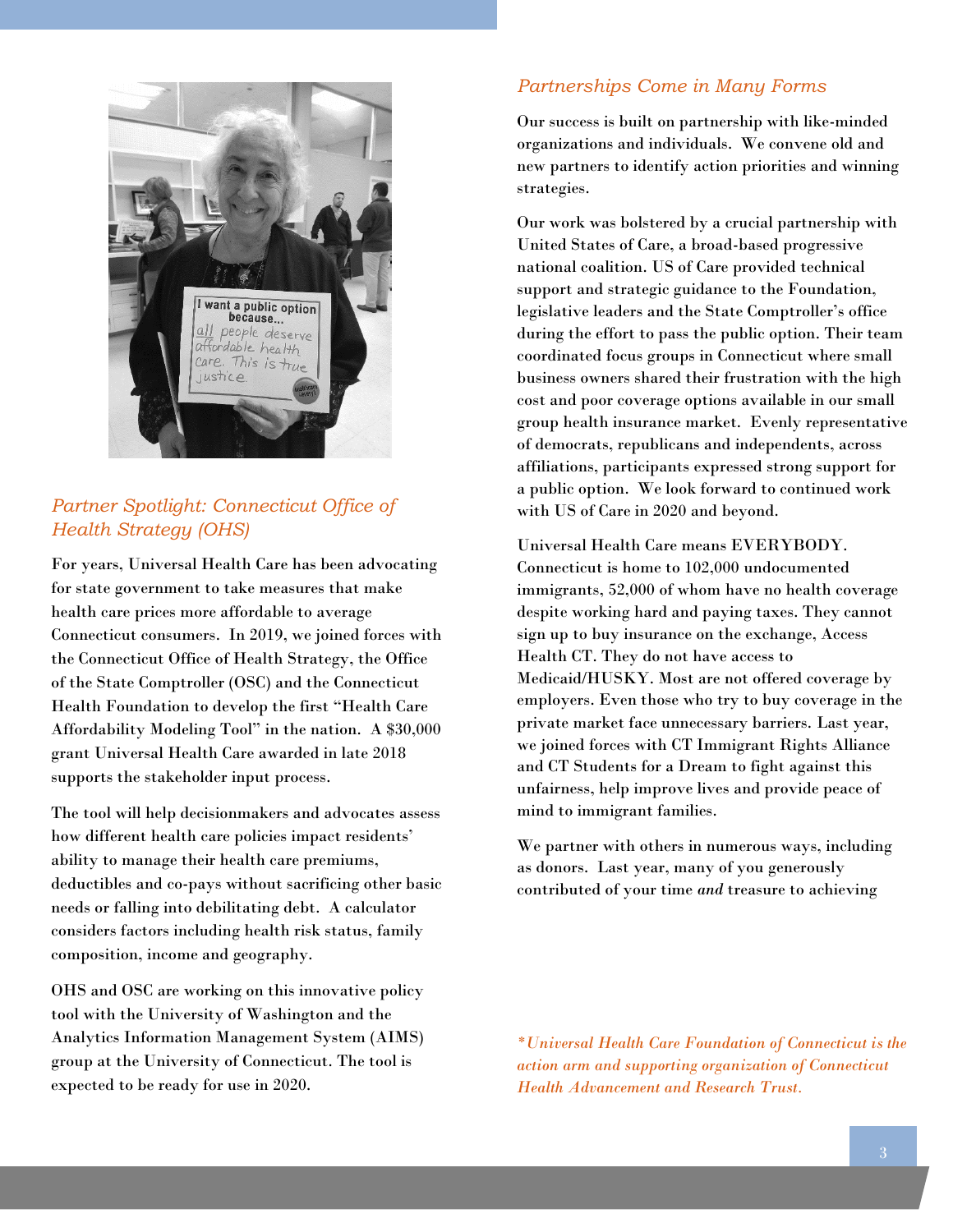#### *Financial Performance: 2019 Was a Very Good Year*

Stock market performance was strong and the foundation's management controls were tight. Our assets continue to be managed by another valued partner in our work, the Community Foundation of Greater New Haven. Investments earned 16.7 percent return, or \$3,490,566 net of fees. The fair market value increased \$1,829,489 over 2018.

|                                                            |            | As of December 31, 2019 As of December 31, 2018 |
|------------------------------------------------------------|------------|-------------------------------------------------|
| <b>Audited Statement of Financial Position</b>             |            |                                                 |
| <b>Assets</b>                                              |            |                                                 |
| Cash and cash equivalents                                  | 135,217    | 155,056                                         |
| <b>Investments</b>                                         | 23,793,725 | 21,697,556                                      |
| Property & equipment, net                                  | 21.335     | 34,054                                          |
| Other receivables                                          | 227,756    |                                                 |
| Prepaid expenses & other assets                            | 23,023     | 36,305                                          |
| <b>Total Assets</b>                                        | 24,201,056 | 21,922,971                                      |
| <b>Liabilities &amp; Net Assets</b>                        |            |                                                 |
| Accounts payable & accrued expenses                        | 152,382    | 52,177                                          |
| Grants payable                                             |            | 30,500                                          |
| <b>Accrued payroll liabilities</b>                         | 48,070     | 46,127                                          |
| <b>Total Liabilities</b>                                   | 200,452    | 128,804                                         |
| <b>Unrestricted Net Assets</b>                             | 24,000,604 | 21,794,167                                      |
| <b>Temporarily Restricted Net Assets</b>                   |            |                                                 |
| <b>Total Net Assets</b>                                    | 24,000,604 | 21,794,167                                      |
| <b>Total Liabilities &amp; Net Assets</b>                  | 24,201,056 | 21,922,971                                      |
| <b>Statement of Activities &amp; Changes in Net Assets</b> |            |                                                 |
| <b>Investment Return Designated for Operations</b>         | 1,310,680  | 1,385,200                                       |
| <b>Grants and Contributions Received</b>                   | 57,506     | 175,579                                         |
| Interest, dividends & miscellaneous                        | 18,321     | 20,157                                          |
|                                                            | 1,386,507  | 1,580,936                                       |
| <b>Operating Expenses</b>                                  | 1,341,540  | 1,505,265                                       |
| <b>Results of Operations</b>                               | 44,967     | 75,671                                          |
|                                                            |            |                                                 |
| <b>Change in Net Assets</b>                                | 2,206,437  | (2,519,613)                                     |
| Net Assets, Beginning of Year                              | 21,794,167 | 24,313,780                                      |
| <b>Net Assets, End of Year</b>                             | 24,000,604 | 21,794,167                                      |